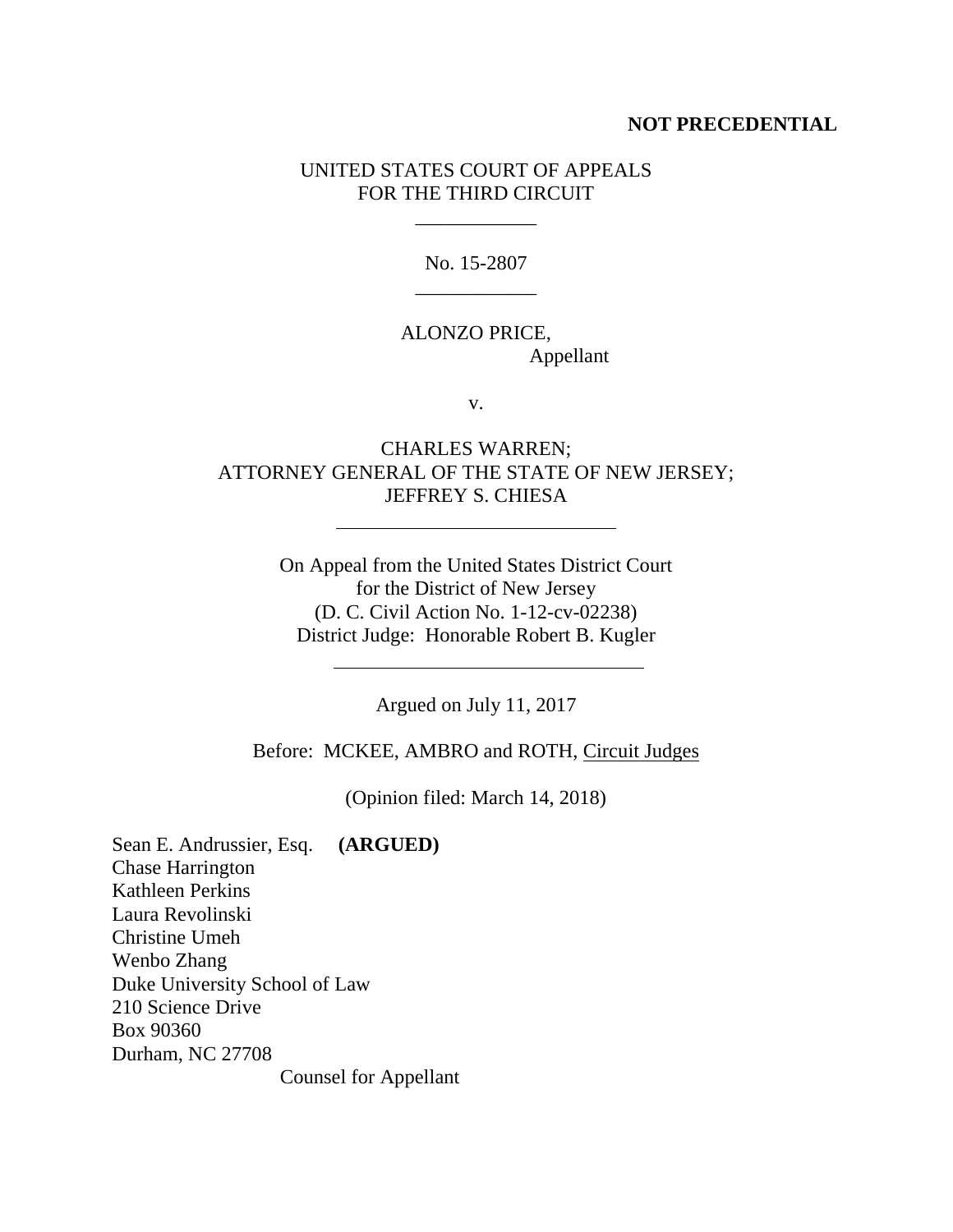Gretchen A. Pickering, Esq. **(ARGUED)** Cape May County Office of Prosecutor 4 Moore Road DN-110 Cape May Court House, NJ 08210

Counsel for Appellee

## **OPINION\***  $\overline{\phantom{a}}$  , where  $\overline{\phantom{a}}$

#### ROTH, Circuit Judge

 $\overline{a}$ 

Following two robberies that occurred on June 22 and 29, 2000, Alonzo Price was tried, convicted, and sentenced to a term of life in prison, plus thirty years. At his trial, the sole piece of evidence squarely linking him to the robberies was a cigarette butt with his DNA on it. The butt was allegedly recovered from one of the crime scenes. However, the chain of custody of this cigarette butt was poorly documented, raising the possibility that the butt with Price's DNA on it did not come from the crime scene. Despite this irregularity, defense counsel never addressed the chain of custody at trial. Price has filed for a writ of habeas corpus, arguing that his counsel provided ineffective assistance in violation of the Sixth Amendment because counsel failed to attack the chain of custody of the cigarette butt. We conclude that counsel was ineffective and that Price was prejudiced thereby. Thus, we will grant the writ.

<sup>\*</sup> This disposition is not an opinion of the full Court and pursuant to I.O.P. 5.7 does not constitute binding precedent.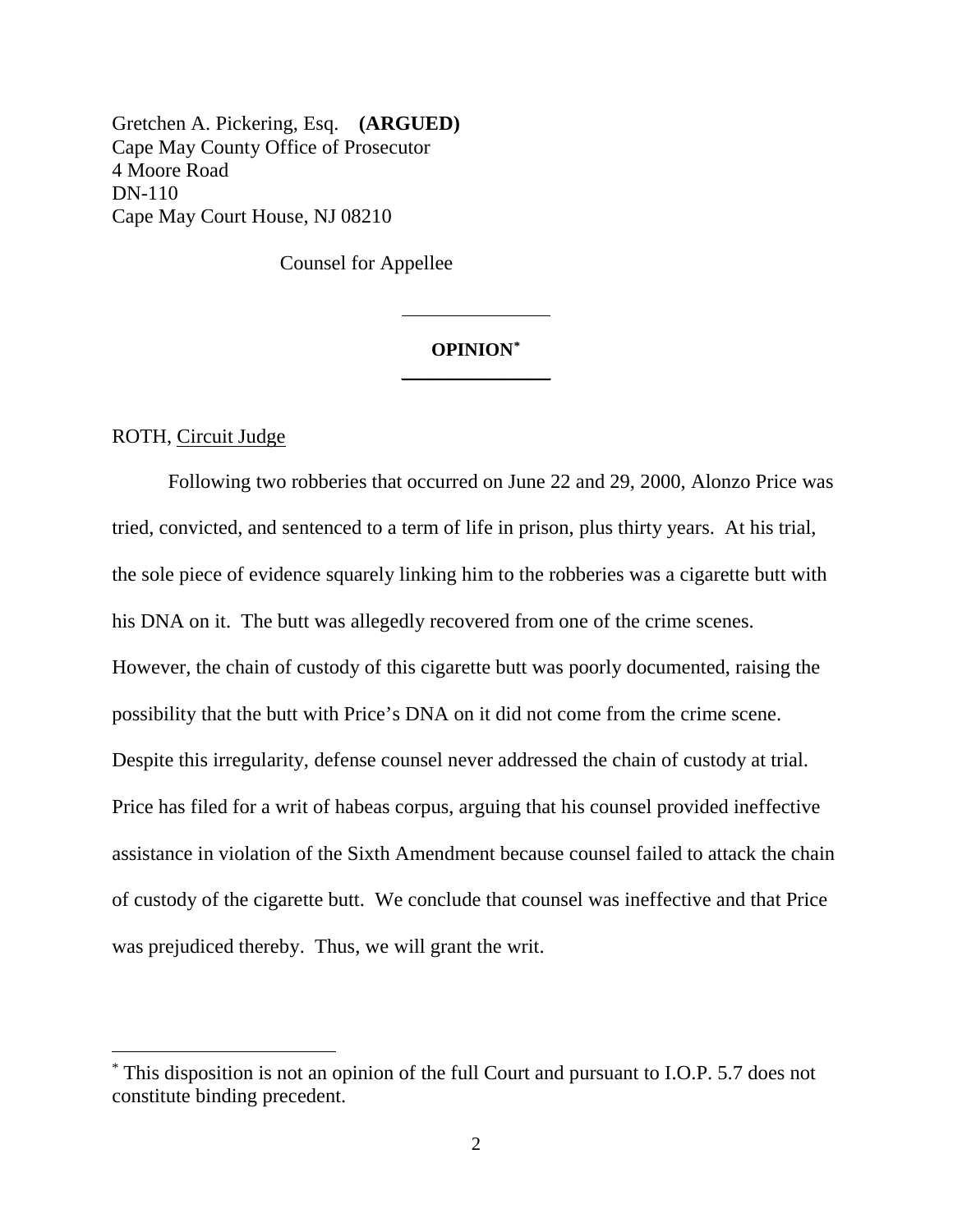### **I. Background**

## **A. Facts**

The two robberies were conducted in a similar manner: In each, the robber cut open a window screen to enter the victim's home in the early hours of a Thursday morning, threatened the victim with a sharp object, climbed on top of her, bound her hands with torn strips of her bedding, and stole jewelry and cash before leaving. The victims, Sadie Hamer and Mary Perez, gave fairly similar descriptions of the robber: an African American male, roughly 5'9" and 175 pounds (or "medium build"), wearing a red shirt during the Hamer robbery and a gray shirt and denim shorts during the Perez robbery.1 Perez described his breath as smelling of cigarettes and possibly alcohol.2

Each victim called the police, and several officers, including Detective William Scull, responded. Mary Perez told the officers that the voice of the robber sounded like Price, $3$  that it might be Price, $4$  and that the robber might have been trying to disguise his voice. <sup>5</sup> She knew Price because he was a customer at the pharmacy where she worked part-time.<sup>6</sup> However, she did not want to rule anyone out.<sup>7</sup>

Perez had told the robber that she had money in her purse in her car nearby. It was when he left her apartment to find the purse that she called the police. When officers

 $<sup>1</sup>$  App. 209, 229, 242-43.</sup>

 $^{2}$  App. 100.

<sup>&</sup>lt;sup>3</sup> App. 179.

 $^{4}$  App. 351

 $5$  App. 103.

 $6$  App. 119.

<sup>7</sup> Hamer also knew Price—they had known each other all their lives, App. 253—and she heard the robber's voice, but she did not specifically identify Price as the robber.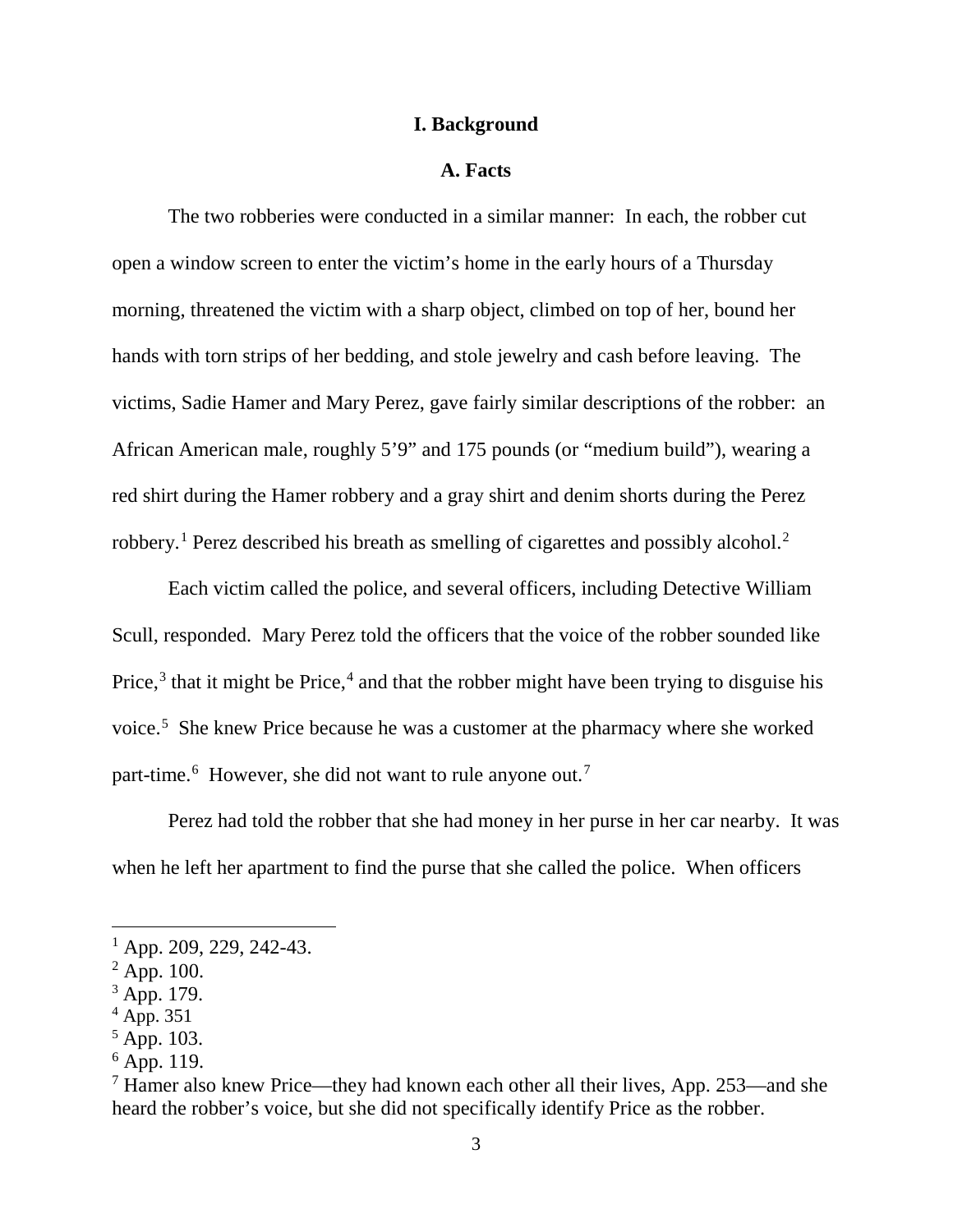searched Perez's car, they found a pair of scissors that did not belong to her. During the robbery, the robber had held something sharp against Perez's neck. Police suspected that the scissors may have been that sharp object. None of the police officers who came to Perez's apartment that night to investigate the robbery saw a cigarette butt on the roof outside the cut window screen.

Although the description of the robber did not match Price's size and weight -- his height is 6'3" and at the time he weighed 225 pounds -- Scull and Detective Karl Ulbrich arrested Price at his place of work on the afternoon after the Perez robbery.<sup>8</sup>

On that evening, Perez returned briefly to her apartment with two friends, one of whom was Carmen Pierce. Pierce noticed a filterless cigarette butt on the roof outside the window through which the robber had entered. Pierce went out on the roof and picked up the butt, using a tissue. Perez and Pierce contacted the police, and Scull came to collect the cigarette butt. Accounts differ regarding what Scull did next with the cigarette butt, but he appears to have placed it into an envelope of some sort. <sup>9</sup> He took no notes or photographs<sup>10</sup> of the cigarette butt and did not log in the butt,  $11$  even though he had recorded in a log the other items that he recovered from the scene. The first written reference to the cigarette butt is a week later, when the evidence was sent to a lab for

<sup>&</sup>lt;sup>8</sup> They created an arrest warrant related to an old traffic matter, but the arrest warrant was invalid; it was not signed by a judicial officer.

<sup>&</sup>lt;sup>9</sup> Perez testified that she saw Scull place the cigarette butt in a plastic bag, although Scull said that he placed the item in an envelope; Scull and Pierce both identified the envelope at trial.

 $10$  Four months later, he returned to take pictures that used a paint can lid to show where the butt was found, but the lid was placed inaccurately. App. 140.

 $11$  App. 355.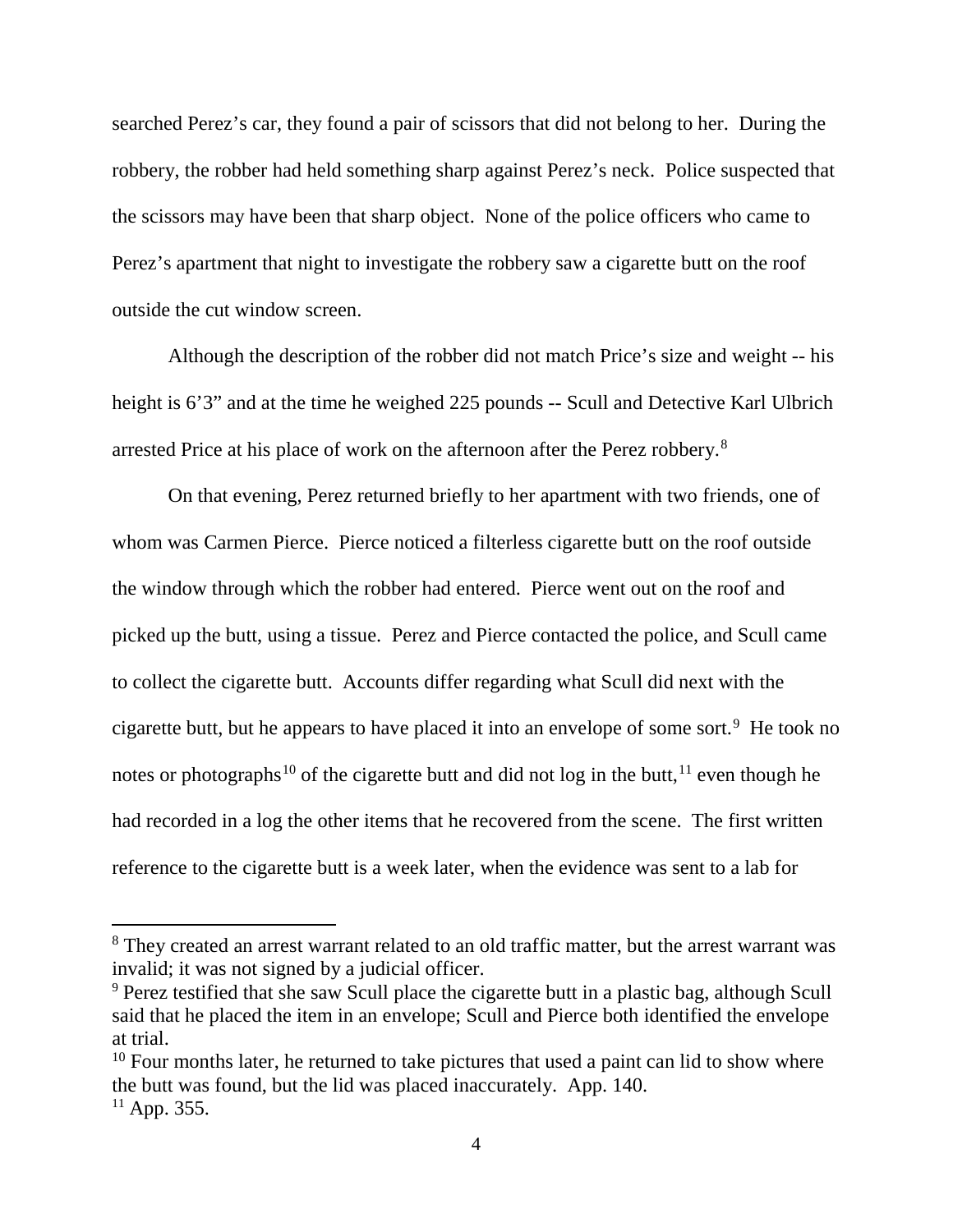testing. The date on the lab paperwork is faded, but there is no dispute that it reads July 6, 2000. 12 Scull later wrote that he turned the envelope containing the cigarette butt over to Ulbrich. However, although Ulbrich's investigation report mentions every piece of evidence that he handled and notes that these items were secured in the police station's temporary evidence locker, the report does not say the same of the cigarette butt. Ulbrich's report states merely that "Scull took the item into evidence and obtained the information regarding it's discovery and collection." <sup>13</sup> He nowhere states that Scull gave the butt to him.

A few hours after collecting the cigarette butt, Scull and other officers executed a search warrant on Price's room in the boarding house where he lived. They found an ashtray full of filtered and unfiltered cigarette butts.<sup>14</sup> Price claims that it was one of these butts that was substituted by the police for the butt found on the roof and that was then found to contain Price's DNA.

As a result of the search, the officers seized a gray T-shirt and a pair of denim shorts.<sup>15</sup> They did not find a red T-shirt or any of the missing jewelry or money.

Following the investigation, the one piece of tangible evidence that directly connected Price to the robberies was the cigarette butt. Pierce was not able to verify at trial that it was the same butt that she had recovered from the roof; by the time of trial,

 <sup>12</sup> *See* 3d Cir. Dec. 20, 2016 Modified Record, p. 213; *see also id.* at 168; Appellant Br. 5.  $13$  App. 355.

<sup>14</sup> App. 187.

 $15$  App. 188.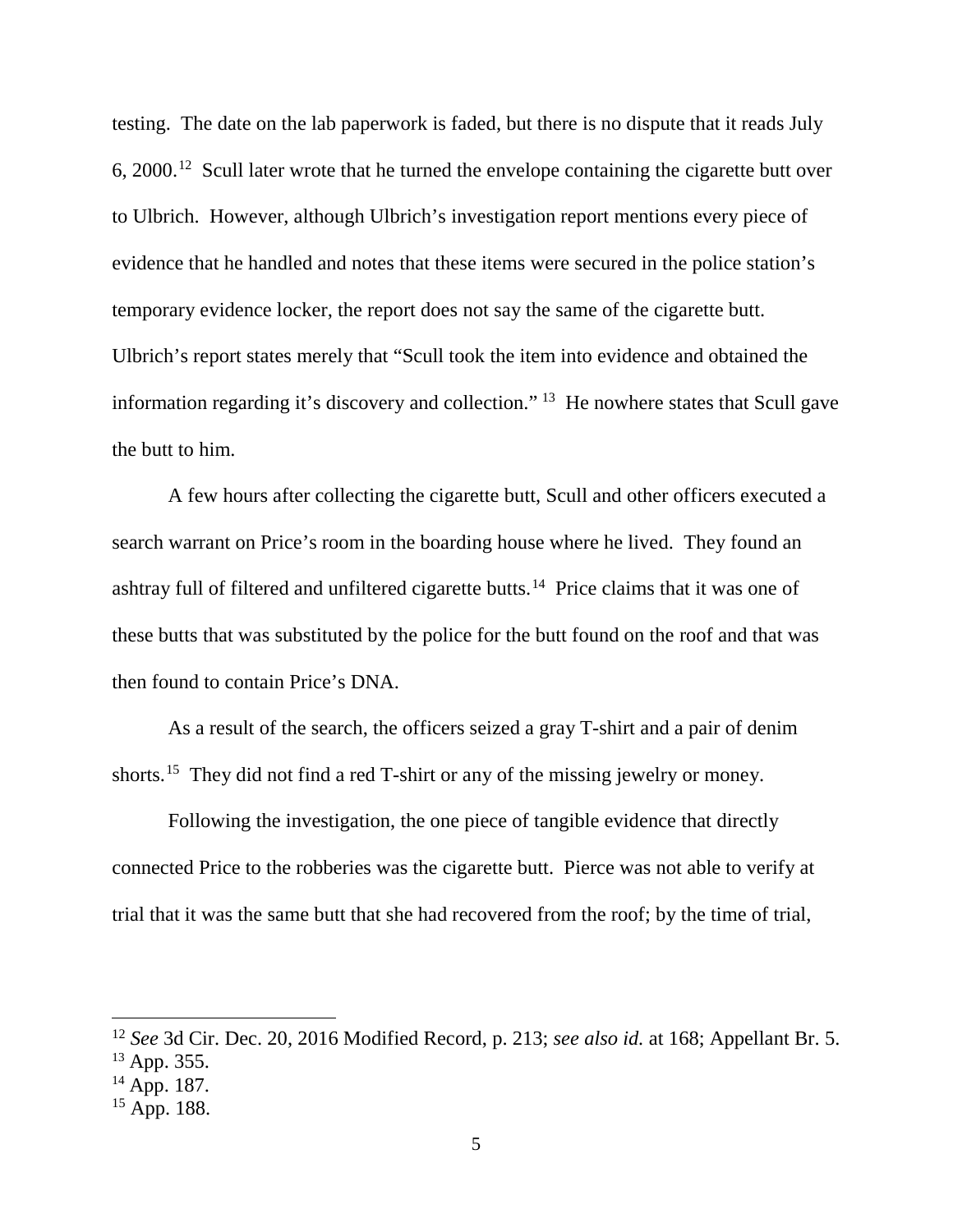lab testing had shredded the butt.<sup>16</sup> Scull did testify that it was the same butt. The State lab tested the butt that was sent to the lab by the police and found that saliva on the butt contained DNA matching Price's DNA. This result placed Price outside the window to Perez's apartment around the time of the robberies.<sup>17</sup>

The remaining evidence was mixed. Price owned a pair of scissors similar to those found in Perez's car,<sup>18</sup> his landlady testified that she had seen Price in their shared bathroom cutting his hair with the scissors;<sup>19</sup> but, when at trial, she saw the scissors found in Perez's car, she said that Price's scissors were larger;<sup>20</sup> the gray T-shirt from Price's room had red fibers on it, but those red fibers did not match anything from either victim's residence;<sup>21</sup> and the torn parts of the pillow shams, which the State initially had argued were held in the robber's teeth while he tied up the victims,<sup>22</sup> had saliva with DNA that did not match Price's DNA. Furthermore, none of the physical evidence from the Hamer crime scene was connected with Price, and the State later stipulated that human hair

 <sup>16</sup> App. 137.

 $17$  It had been lightly raining or misty the night of the Perez robbery and had been raining on previous nights so that it was unlikely that the butt would have remained in relatively good condition if it had been there for very long. Scull testified that when he first saw the butt it was in relatively good condition. App. 272. Thus, if Price had left the butt on the roof, he had done so recently.

 $18$  App. 151-52.

 $19$  App. 153. When the officers searched Price's room, they did not search the bathroom. App. 296.

 $20$  Perez's landlord, who had seen Price's scissors, testified to this effect. App. 160 ("These look smaller."); App. 161 ("To me I think [Price's scissors] were bigger."). The search of Price's room, did not turn up any scissors.

 $21$  App. 310-11.

<sup>&</sup>lt;sup>22</sup> Dkt. 9-17, Exhibit A. The State argued this point to the grand jury before knowing the results of the DNA tests.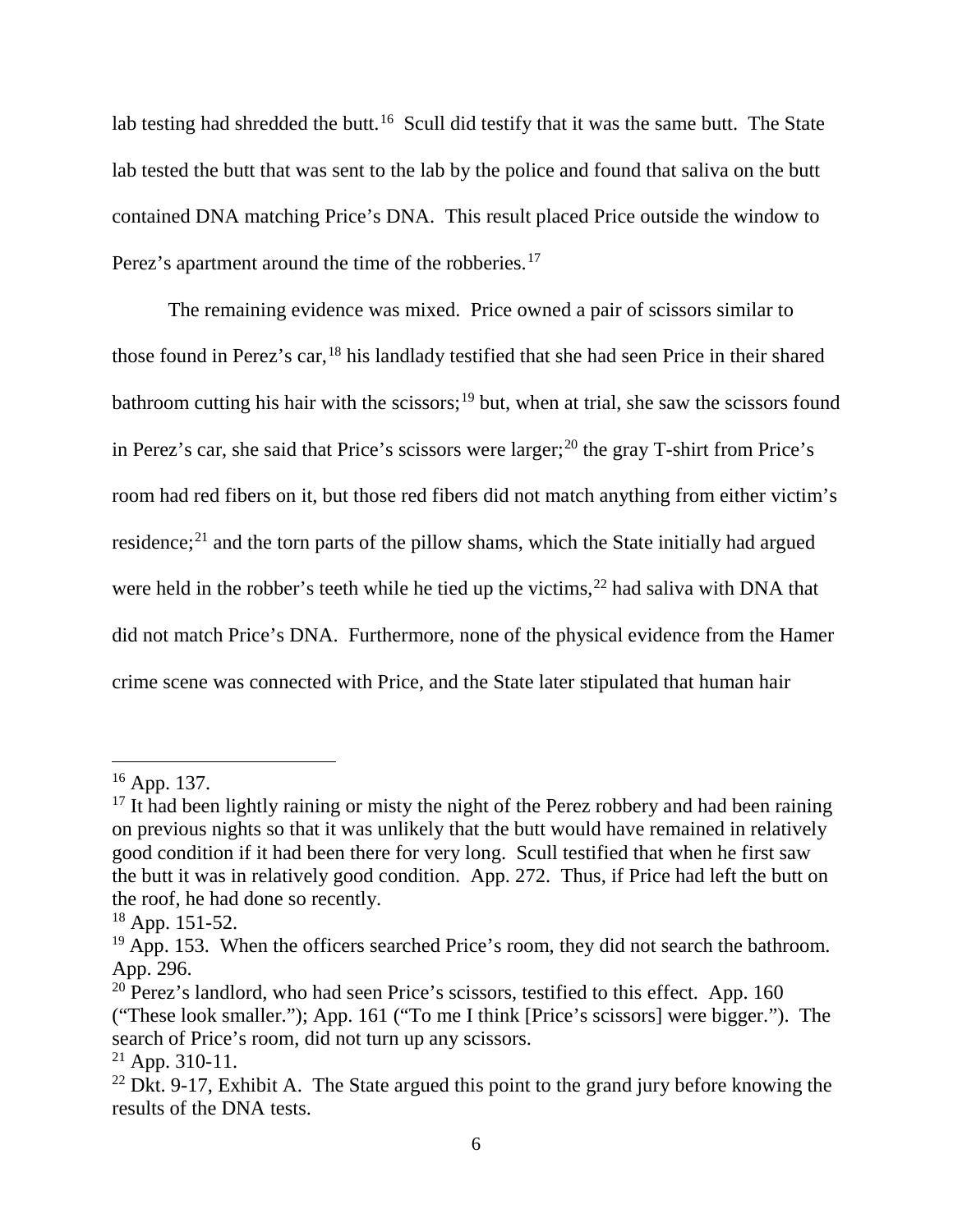recovered from one or both of the scenes, which was suspected to be from the robber, did not come from Price.23

Other items suggested a possible connection between Price and at least the Perez robbery: The denim shorts recovered from Price's room contained cedar fibers, and the roof outside Perez's window had cedar shingles;<sup>24</sup> the carpet fibers found on the denim shorts recovered from Price's room were of the same material and colored with the same type of dye as those in Perez's carpet.<sup>25</sup> However, Price worked in a recycling facility,<sup>26</sup> and no one at trial was able to exclude the possibility that Price encountered those materials on the job (or somewhere other than Perez's home).

## **B. Procedural History**

In August 2004, in New Jersey Superior Court, Price was tried and convicted of burglary, robbery, and a number of other charges related to the Hamer and Perez robberies.27 On November 15, 2006, the Superior Court's Appellate Division affirmed all convictions except one not relevant here. On March 17, 2007, the New Jersey Supreme Court denied a petition for certification.

On April 23, 2007, Price filed *pro se* for postconviction relief (PCR) and was appointed an attorney. PCR counsel raised numerous claims, including an ineffective

<sup>&</sup>lt;sup>23</sup> Dkt. 9-17, p. 1. The State so stipulated because it was required to do so in the procedural posture in which it appeared. Dkt. 10-15, p. 26 (Tr. 48-49). At a minimum, it is not known whether the hair, if tested, would match Price's.

 $24$  App. 305-06.

 $25$  App. 311, 314.

 $26$  App. 180.

 $27$  Price was initially tried and convicted in 2001, but his conviction was overturned on appeal due to a juror issue not relevant here.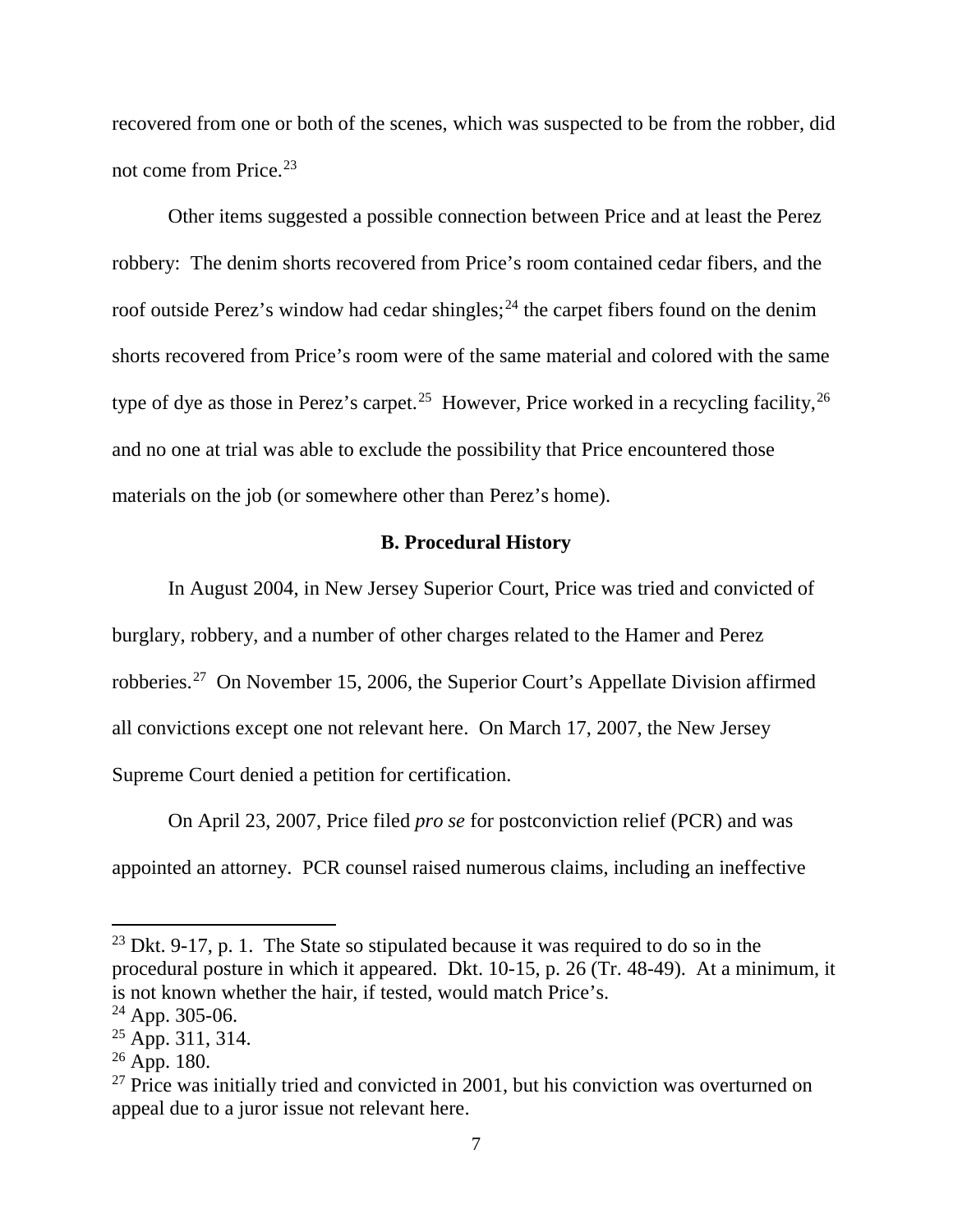assistance of counsel claim based on the failure of defense counsel at trial to challenge the chain of custody of the cigarette butt.<sup>28</sup> On January 14, 2009, the PCR court denied relief. Price appealed *pro se*. On March 8, 2011, the Appellate Division affirmed.<sup>29</sup> On July 22, 2011, the New Jersey Supreme Court denied a petition for certification.

In April 2012, Price filed a *pro se* federal habeas corpus petition raising several claims, which the District Court denied on June 30, 2015.30 On August 25, 2016, this Court granted a certificate of appealability "on the issue of whether trial counsel was ineffective for failing to request suppression or otherwise challenge the chain of custody of the cigarette butt that was admitted into evidence."31

# **II. Discussion**<sup>32</sup>

#### **A. Standard of Review**

In this case, we directly review the District Court's opinion, to which we give no

deference because the District Court did not hold an evidentiary hearing. <sup>33</sup> The District

Court collaterally "review[ed] the 'last reasoned decision' of the state courts on the

 <sup>28</sup> *See, e.g.*, Dkt. 10-15, p. 5 (Tr. 6) ("[The] chain of custody is where to start and no one went there."); *Id.* p. 9 (Tr. 15) ("[I]n a DNA case, you look at chain of custody. That's the first place you go. They didn't do that. They didn't make the argument about chain of custody."); *see also* Dkt. 9-15, p. 12 ("CIGARETTE BUTT—CHAIN OF CUSTODY").

<sup>29</sup> Dkt. 9-22.

<sup>30</sup> *Price v. Warren*, No. 12-2238, 2015 WL 3970124 (D.N.J. June 30, 2015).

 $31$  App. 71.

<sup>&</sup>lt;sup>32</sup> The District Court had jurisdiction over this habeas petition under 28 U.S.C. § 2254; we have jurisdiction under 28 U.S.C. §§ 1291 and 2253.

<sup>33</sup> *Branch v. Sweeney*, 758 F.3d 226, 232 (3d Cir. 2014) ("Because the District Court did not hold an evidentiary hearing and, instead, based its decision on its review of the state court record, we apply a plenary standard of review of its decision and order.") (citing *Duncan v. Morton*, 256 F.3d 189, 196 (3d Cir. 2001)).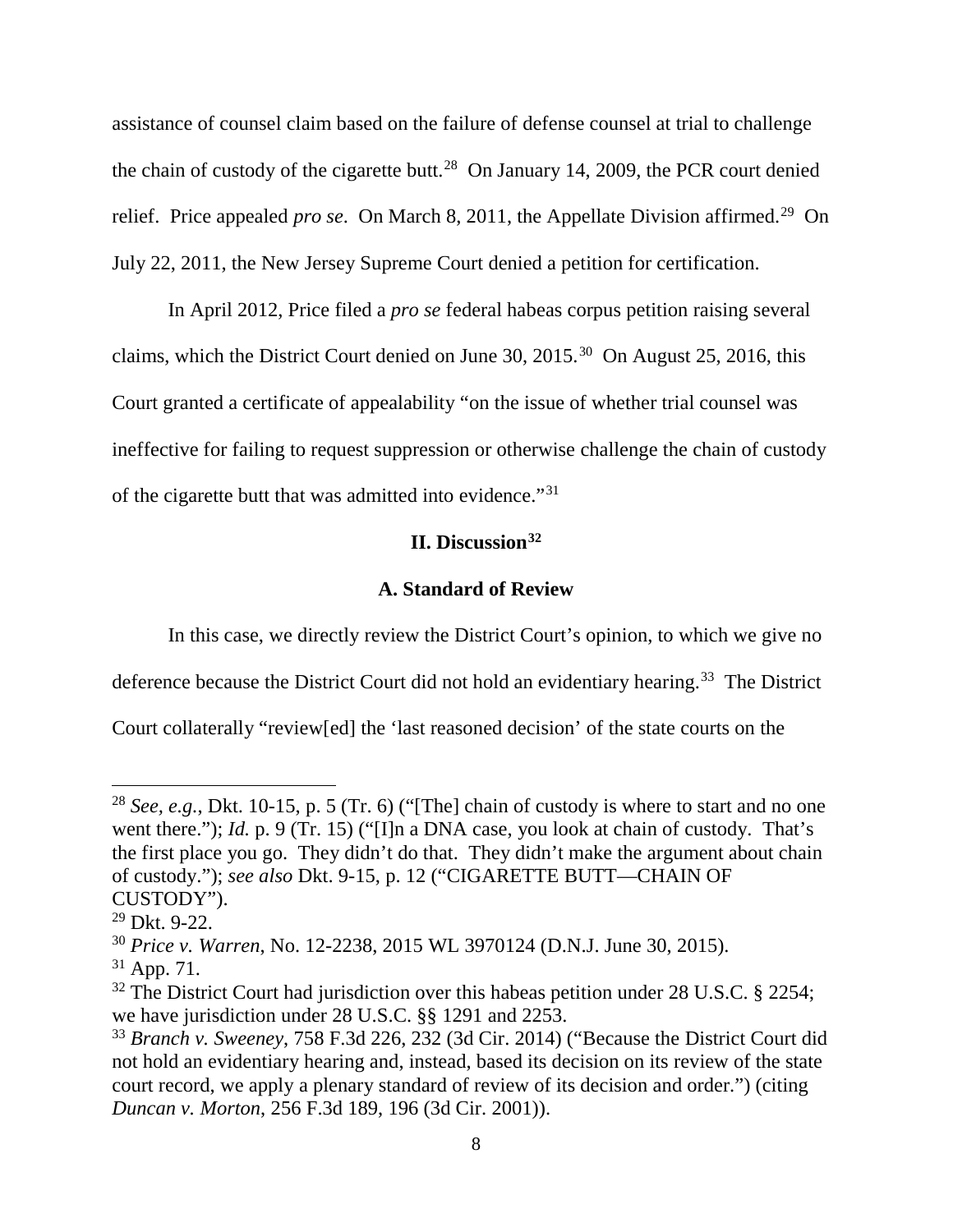petitioner's claims."34 We cannot grant a writ of habeas corpus to a state prisoner unless the last reasoned state court adjudication:

(1) resulted in a decision that was contrary to, or involved an unreasonable application of, clearly established Federal law, as determined by the Supreme Court of the United States; or (2) resulted in a decision that was based on an unreasonable determination of the facts in light of the evidence presented in the State court proceeding.35

Here, the District Court correctly determined that the last reasoned state court

decision was that of the Appellate Division. In declining to grant the writ, the District

Court largely relied on the reasoning of the Appellate Division, so we will primarily

review the Appellate Division's opinion.<sup>36</sup>

# **B. Ineffective Assistance of Counsel**

The claim made in the state courts and renewed here is that defense counsel

provided ineffective assistance of counsel.<sup>37</sup> We review such claims under the standards

in *Strickland v. Washington*, <sup>38</sup> which has two prongs: performance and prejudice.

# **1. Performance**

Under *Strickland*, we first must consider whether "counsel's representation fell

below an objective standard of reasonableness."<sup>39</sup> "A convicted defendant making a

 <sup>34</sup> *Robinson v. Beard*, 762 F.3d 316, 324 (3d Cir. 2014) (citing *Simmons v. Beard*, 590 F.3d 223, 231-32 (3d Cir. 2009)).

<sup>35</sup> 28 U.S.C. § 2254(d).

<sup>&</sup>lt;sup>36</sup> The Appellate Division adopted a portion of the PCR court's reasoning; we will treat that portion as part of the Appellate Division's opinion as well.

<sup>&</sup>lt;sup>37</sup> Price made numerous other claims in the state courts, but no others are before us. <sup>38</sup> 466 U.S. 668, 687 (1984).

<sup>39</sup> *Outten v. Kearney*, 464 F.3d 401, 414 (3d Cir. 2006) (citing *Strickland*, 466 U.S. at 687-88).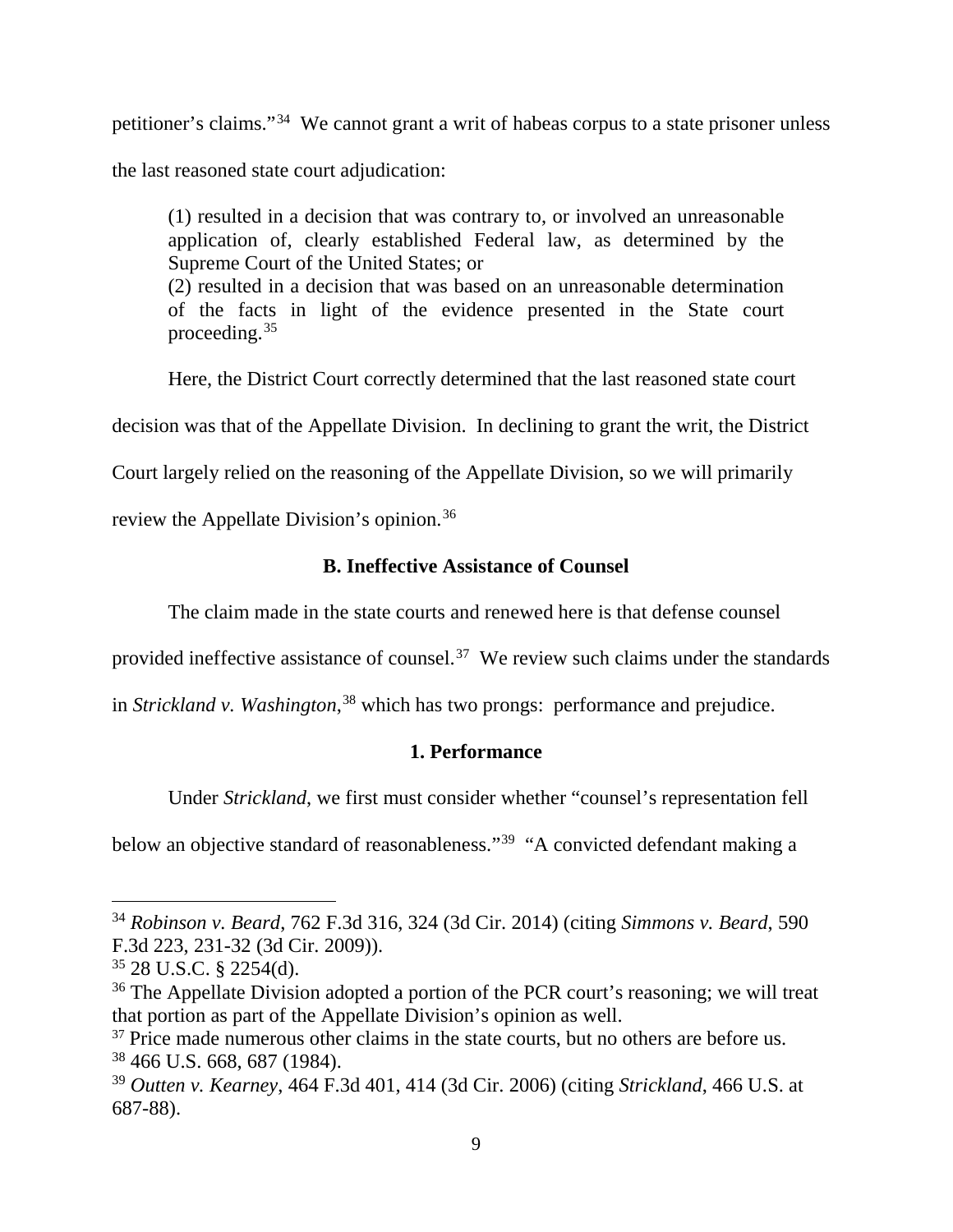claim of ineffective assistance must identify the acts or omissions of counsel that are alleged not to have been the result of reasonable professional judgment."40 "[A] single, serious error may support a claim of ineffective assistance of counsel  $\dots$ <sup>41</sup>

Here, Price argues that defense counsel should have addressed the chain of custody of the cigarette butt. Under New Jersey law, ordinarily "a defect in the chain of custody goes to the weight  $\dots$  of the evidence introduced."<sup>42</sup> Hence, we consider whether counsel should have argued to the jury that the defects in the chain of custody here suggest that the cigarette butt should be disregarded as unreliable.<sup>43</sup>

The Appellate Division provided two reasons for holding that counsel's performance was not deficient. First, the Appellate Division observed the sequence of events: Pierce found the butt, Scull retrieved it, and then Scull and other officers searched Price's room. From this sequence, the Appellate Division concluded that officers could not have planted a butt from Price's home before Pierce found it; they did not have access to Price's home until afterward.<sup>44</sup> Hence, the Appellate Division concluded that a chain of custody argument would have been implausible, and counsel was not deficient for failing to advance an implausible argument.

 <sup>40</sup> *Strickland*, 466 U.S. at 690.

<sup>41</sup> *Kimmelman v. Morrison*, 477 U.S. 365, 383 (1986).

<sup>42</sup> *State v. Morton*, 715 A.2d 228, 260 (N.J. 1998) (quoting *United States v. Matta-Ballesteros*, 71 F.3d 754, 769 (9th Cir. 1995)) (internal quotation marks omitted). <sup>43</sup> Price also argues that counsel should have filed a motion to suppress the cigarette butt before trial. Because we decide that counsel was ineffective for failing to challenge the chain of custody during trial, we do not address whether counsel also should have filed a motion to suppress before trial.

 $44$  Dkt. 9-22, p. 4.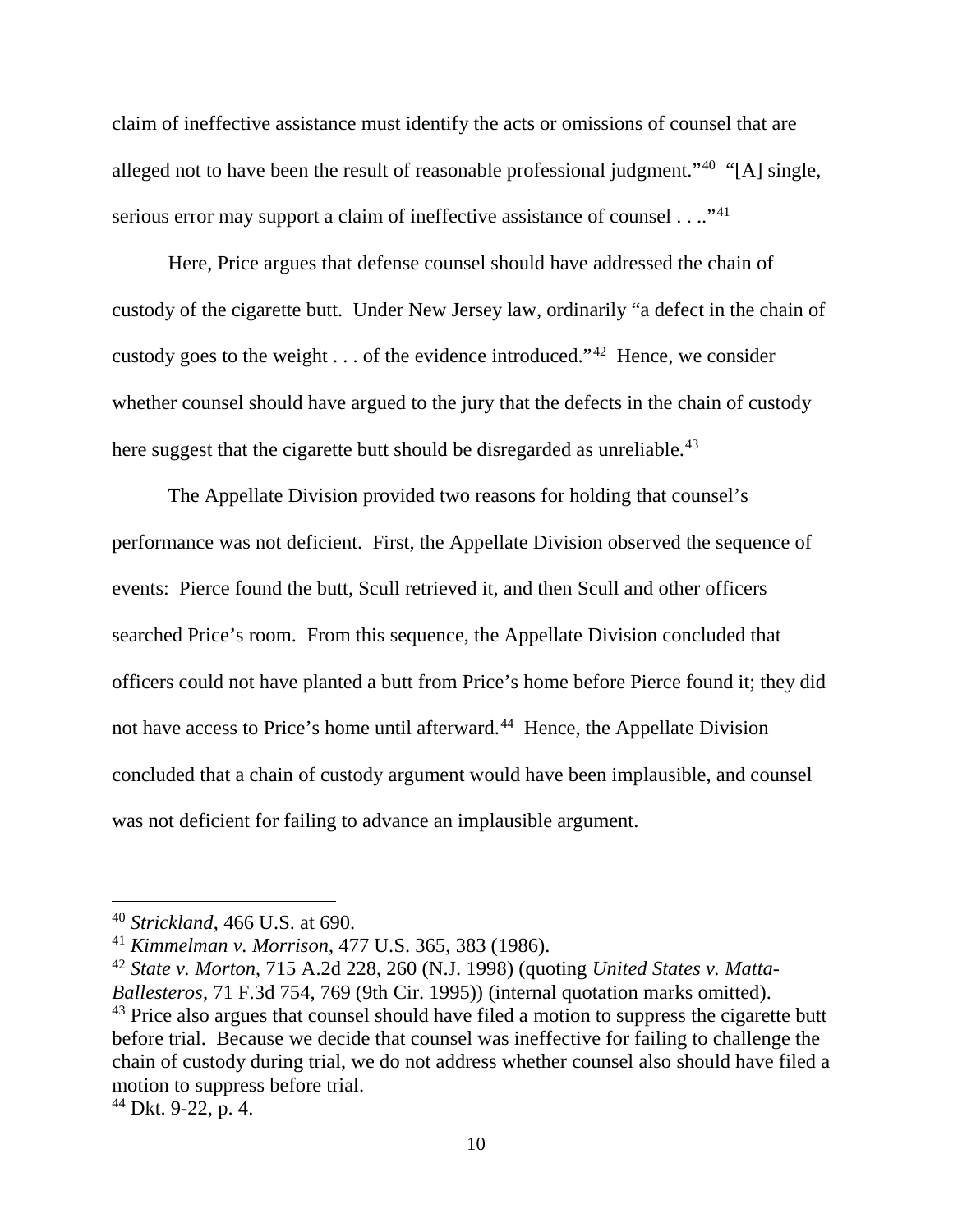However, this analysis depends on a serious error. The chain of custody refers to what happens to evidence *after* the police retrieve it, not *before*. The fact that officers could not have planted the cigarette butt before retrieving it has no bearing on whether officers mishandled the butt after retrieving it. The Appellate Division's apparent determination otherwise was an unreasonable determination of fact.

Second, the Appellate Division asserted that Price's defense counsel was not deficient because she had "attempted unsuccessfully to discredit the cigarette butt's chain of custody."45 This, too, was an unreasonable determination of fact. The Appellate Division was referring to defense counsel's argument that Price might not have left the butt on the roof before the robbery; instead, he might have gone to the store under Perez's apartment during the day after the robbery and flipped the cigarette butt onto the roof then.46 This is not a chain of custody argument; counsel's argument referred to what happened *before* Scull retrieved the butt, not *after*.

If we focus on what happened after Pierce gave the butt to Scull, the trial transcripts show that Price's counsel never attempted to discredit the chain of custody of the cigarette butt. To the contrary, she conceded that the cigarette butt that was tested was the butt found by Pierce – *i.e.*, that the chain of custody was beyond question.<sup>47</sup> This concession demonstrates further ineffective assistance of counsel. The concession

 $45$  Dkt. 9-22, p. 4.

<sup>&</sup>lt;sup>46</sup> This probably was not possible; Price was at work or under arrest for all or nearly all of the relevant period.

<sup>&</sup>lt;sup>47</sup> *See* App. 333 ("[Piece] went and got [the cigarette butt] and gave it to Detective Scull. .

<sup>. .</sup> We know that ultimately it's tested. And that the DNA is linked to, reasonable certainty to Alonzo Price. It was his cigarette.").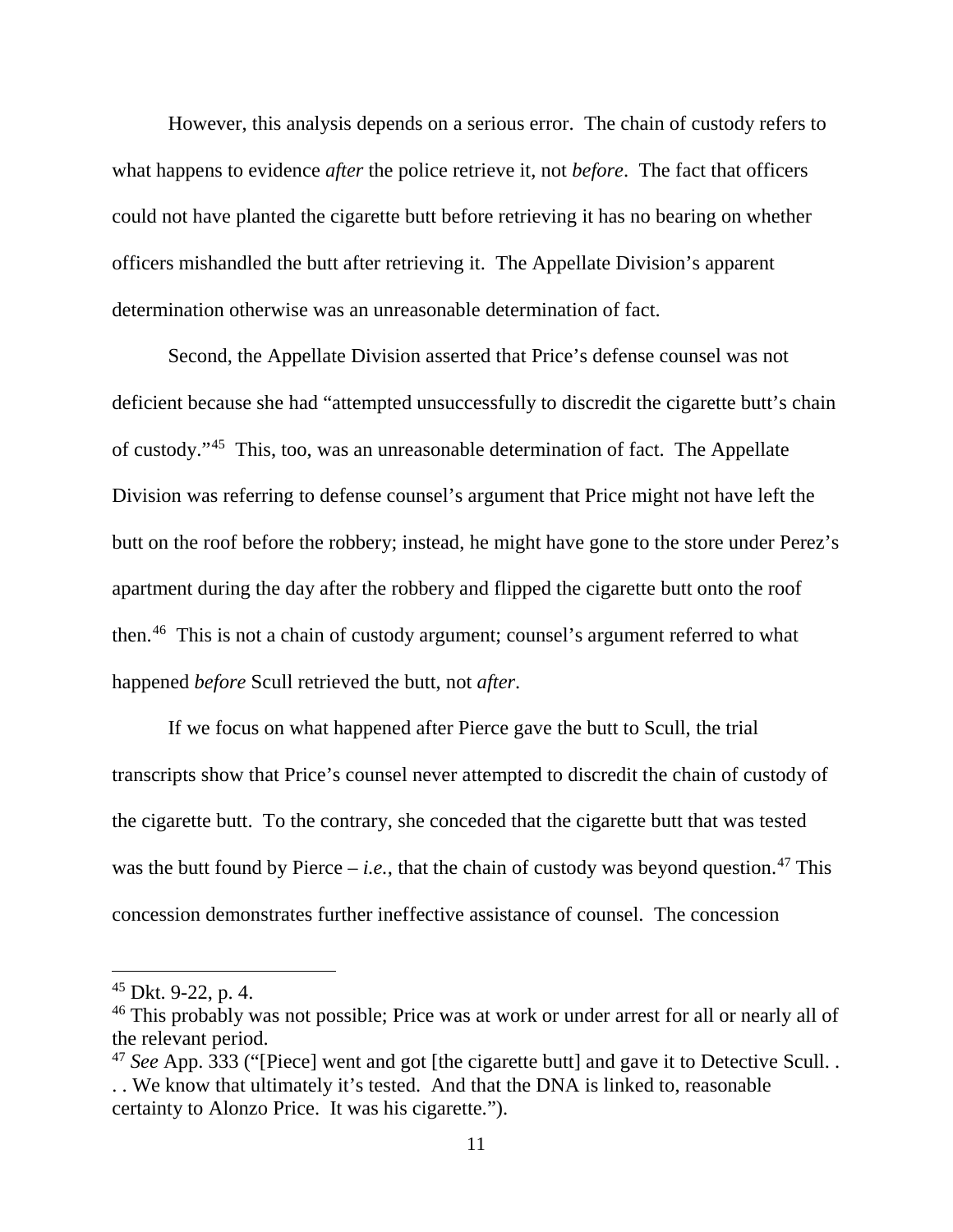negated any possible attack on the chain of custody after Pierce gave the butt to Scull on the evening of June 22. It was, however, during this period that the records of custody are lacking.

Accordingly, we conclude that the state court's adjudication of Price's ineffective assistance claim depended on unreasonable determinations of fact. For this reason, we will not defer to it under the Anti-Terrorism and Effective Death Penalty Act of 1996 (AEDPA). When we have so concluded, but our reasons for rejecting AEDPA deference do not in themselves decide the merits of the claim, we next consider the claim *de novo*. 48 Thus, we now must evaluate the performance prong.

Clearly, competent counsel would have addressed the chain of custody. The cigarette butt was the single most important piece of evidence for the prosecution, <sup>49</sup> and the chain of custody was the single greatest weakness in that evidence. Cigarette butts are ubiquitous, almost indistinguishable, and easily substituted one for another by a person wishing to do so. Here, there were considerable irregularities in the documentation of the butt. As a result, defense counsel should argue that Scull (or

 <sup>48</sup> *Hurles v. Ryan*, 752 F.3d 768, 778 (9th Cir. 2014) ("If we determine, considering only the evidence before the state court, that . . . the state court's decision was based on an unreasonable determination of the facts, we evaluate the claim *de novo* . . .."); *Siehl v. Grace*, 561 F.3d 189, 196 (3d Cir. 2009) ("[A]ssessing the ineffective assistance claim in light of all the circumstances, we conclude that the Superior Court's application of Strickland in this case was not objectively reasonable and that the District Court was entitled to review the record *de novo*.").

<sup>&</sup>lt;sup>49</sup> The prosecution placed considerable emphasis on the cigarette butt throughout the trial, including opening and closing arguments. *See* Dkt. 10-6, p. 37 (presenting the cigarette butt as the penultimate piece of evidence in opening argument and described it as establishing "[b]eyond a shadow of a doubt" that Price committed the Perez robbery.); App. 336 (ending closing argument by discussing the cigarette butt).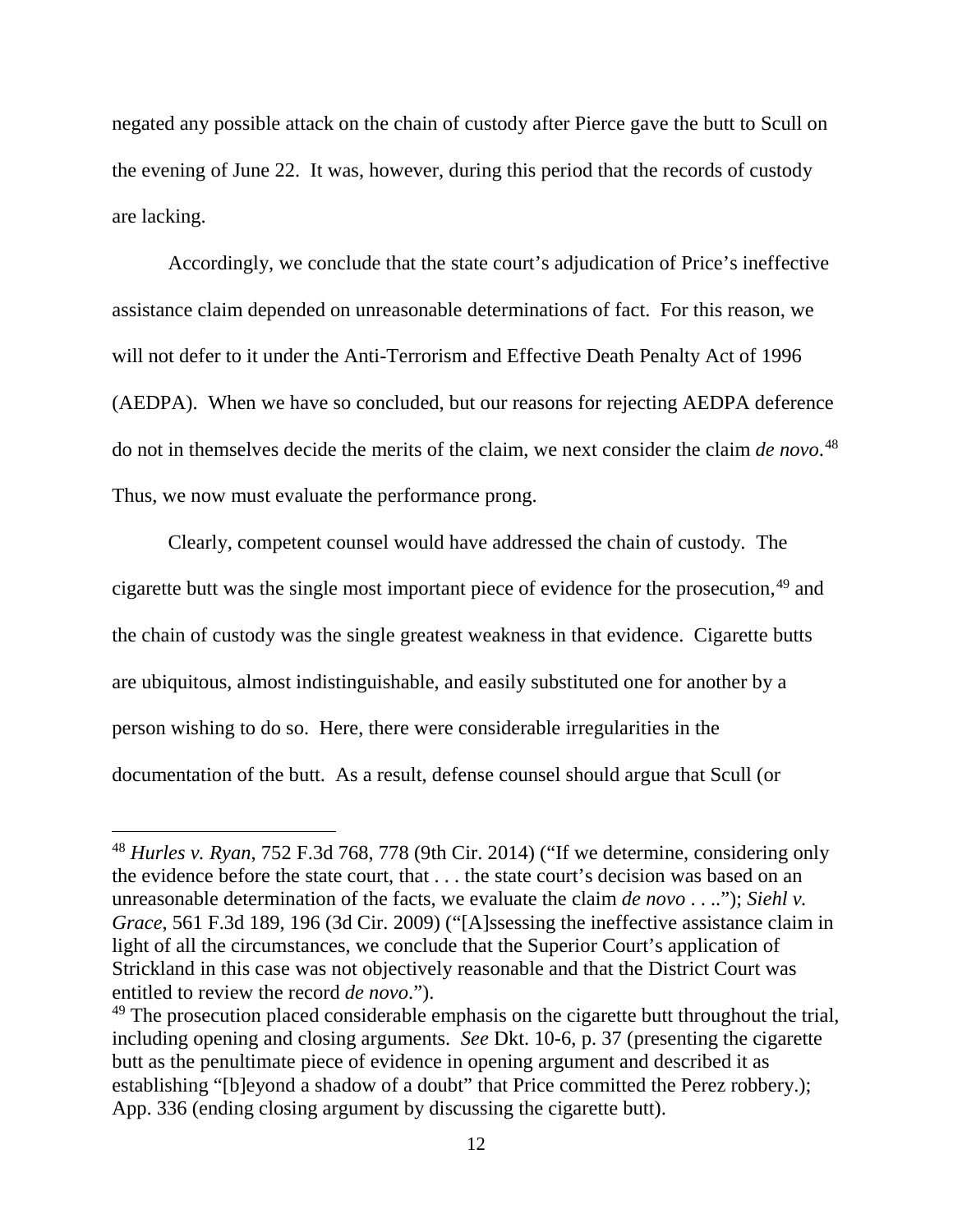another officer) may have had the butt from Perez's apartment in his possession when the officers found many similar butts in Price's room and should have explored whether any of the officers present, intentionally or unintentionally, switched one butt for another. Under these circumstances, defense counsel's failure to challenge the chain of custody was an inexcusable failure on the part of that attorney. Moreover, to concede that the butt tested at the lab was the same butt found on the roof was an even greater demonstration of ineffectiveness.

As the New Jersey courts have held: "[W]here the incriminating object has passed out of the possession of the original receiver and into the possession of others, the 'chain of possession' must be established to avoid any inference that there has been substitution or tampering."50 We can find no rational reason here why an effective attorney would not challenge the custody of the cigarette butt between the time when Pierce gave it to Scull and the time when it was produced in the courtroom.

## **2. Prejudice**

Under *Strickland*, we next ask whether "the deficient performance prejudiced the defense."51 Prejudice is established when "there is a reasonable probability that, but for counsel's unprofessional errors, the result of the proceeding would have been different. A reasonable probability is a probability sufficient to undermine confidence in the

 <sup>50</sup> *State v. Brown*, 238 A.2d 482, 484-84 (N.J. Super. 1968) (citing *State v. Johnson*, 216 F.2d 397 (N.J.Super 1965) *affirmed* 216 A.2d 392 (N.J. 1966)).

<sup>51</sup> *Strickland*, 466 U.S. at 687.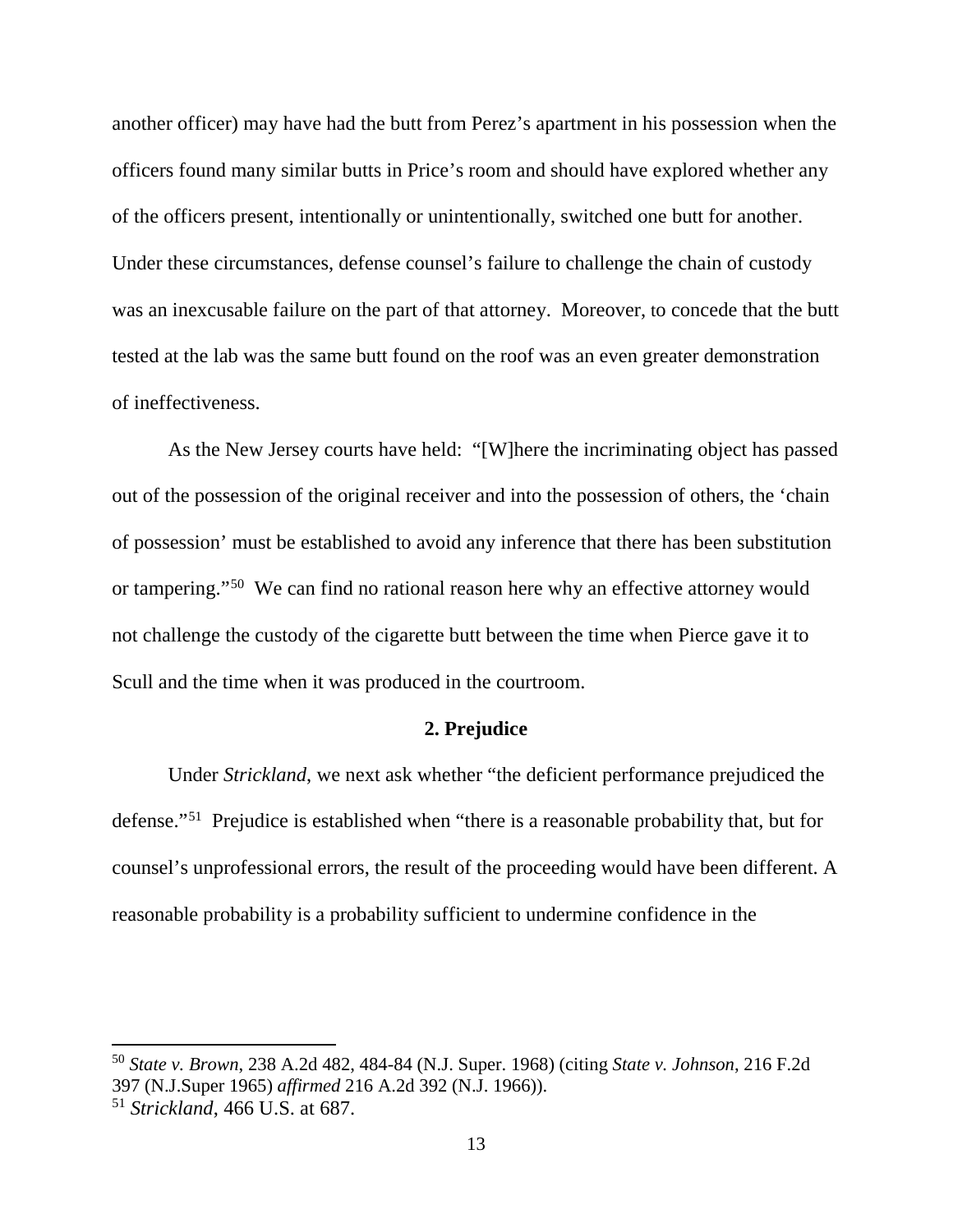outcome."52 The Appellate Division did not address prejudice, so we consider prejudice without any deference.<sup>53</sup>

We believe that there is a reasonable probability that, had a chain of custody challenge been made, the jury would have harbored reasonable doubt about the cigarette butt: Why wasn't it logged in as were the other exhibits? Did a police officer, deliberately or not, substitute it for one of the butts from the ash tray in Price's room? Did that police officer want to nail Price for the robbery, particularly in view of the conflicting nature of the evidence that the police were gathering? A jury presented with such doubt about the cigarette butt may not have voted to convict. Also, if the jury chose to disregard the butt due to the defects in its chain of custody, the remaining evidence was mixed: for example, the physical description of the suspect that didn't match Price, the questions about the voice identification, the discrepancy in the size of the scissors, the red fibers that didn't match anything at either victim's residence, the torn strips of pillow shams that contained someone else's DNA, the recovered hair that wasn't Price's. This may well have created reasonable doubt in the mind of a juror. If the jury began to doubt police procedures regarding the cigarette butt, they might have become concerned about the other pieces of evidence.<sup>54</sup> In these circumstances, we are not confident in the outcome of this trial; there is a reasonable probability that, but for counsel's failure to

 <sup>52</sup> *Id.* at 694.

<sup>53</sup> *Panetti v. Quarterman*, 551 U.S. 930, 953 (2007); *Rompilla v. Beard*, 545 U.S. 374, 390 (2005).

<sup>54</sup> *See Lambert v. Blackwell*, 387 F.3d 210, 256 (3d Cir. 2004) (describing the *falsus in uno, falsus in omnibus* principle, which permits a jury to disregard part or all of a witness's testimony if the witness has testified falsely about a material fact).